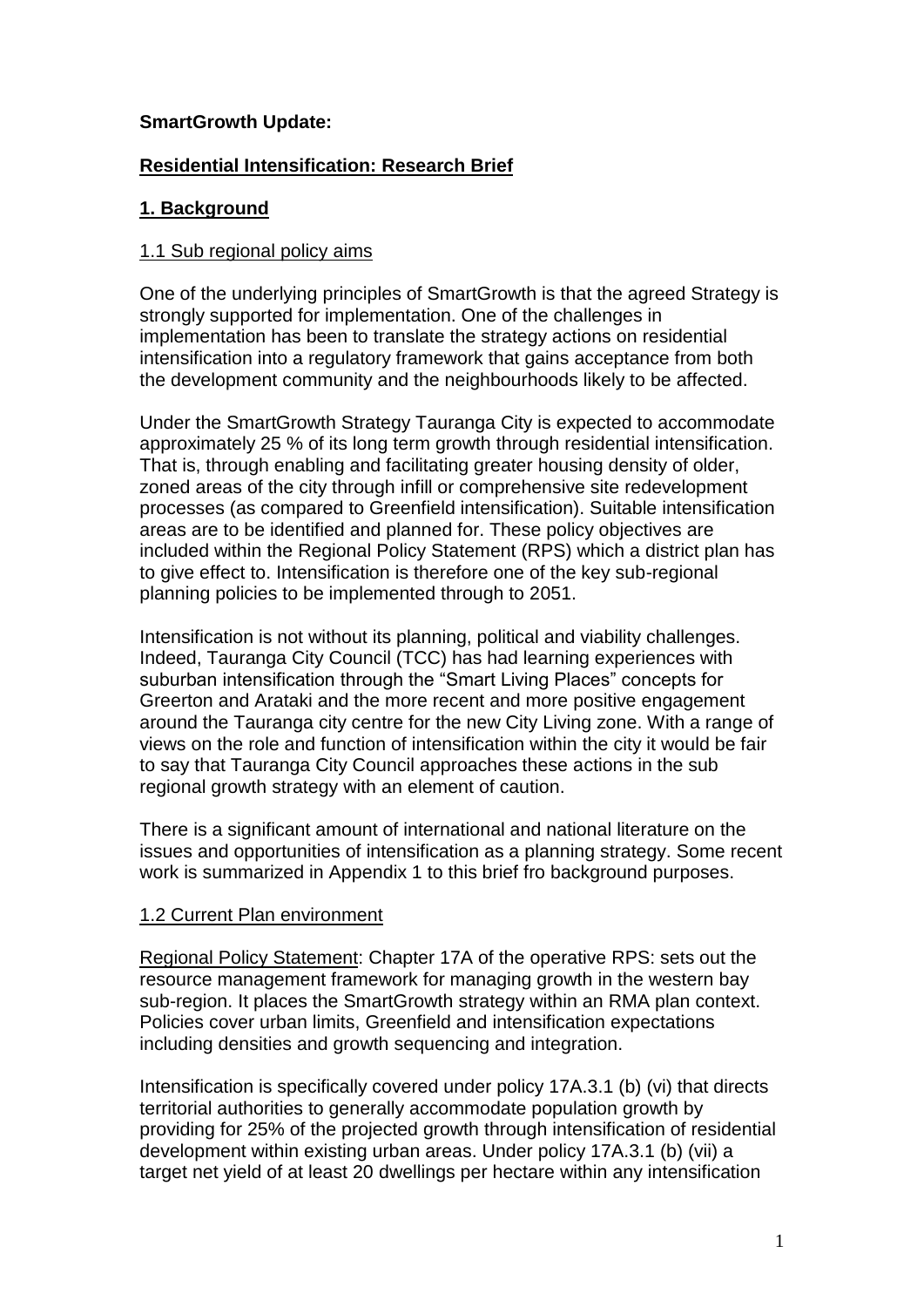area is required. A similar policy approach is in the Proposed Regional Policy Statement and decisions on submissions are awaited.

Operative Tauranga District Plan: The plan is reasonably liberal on permitted densities in the Residential A zone (the main zone) with a permitted minimum of 1 dwelling per 325m2 of (gross) site area. A variety of housing forms have emerged under this plan and issues of local amenity have emerged. One dwelling per 325m2 of site area roughly equates to 22 dwellings / ha.

Proposed Tauranga City Plan: This plan introduces several residential zones to have a more fine-grained approach to residential development. Suburban character and amenity are articulated. The minimum as-of-right density is 1 dwelling per 325 m2 of nett site area. The amendment to nett site area reflects discussion on suburban environmental attributes over the period of the operative district plan.

The new City Living Zone around the edge of the Tauranga City Centre is a new, focused intensification zone. Comprehensive, medium density development in the suburbs must go through a consent process. No specific suburban intensification areas are zoned at this stage. This conservative approach is a reflection of the issues that emerged from earlier policy work at Greerton and Arataki-further thinking is required. For example the retirement village sector has been the most successful form of residential intensification in the city and its prominent role is likely to continue, if not increase, into the future as the result of factors such as population aging.

## 1.3 Intensification Issues further research for SmartGrowth Update

Intensification is currently an integral part of Tauranga City's growth allocation. There are however a number of challenges that need to be resolved for intensification to make a meaningful, long term contribution to accommodating projected urban growth on any real scale. These include:

- a) The lack of any large scale redevelopment sites (brownfield sites). Because of this there is a need for site amalgamation and for the destruction of significant capital improvements (e.g. existing houses). This is a significant hurdle for intensification projects. Capital improvements are lowest in lower decile suburbs but there is little demand for intensive living in these suburbs and it would necessitate the removal of some of Tauranga's lowest price and therefore affordable houses.
- b) More intensive residential development often involves building upwards. The cost of doing so compared with building single level dwellings is much higher. This is especially true for medium to high rise development with concrete and steel construction and underground car parking. A significant density increase is required to overcome these costs.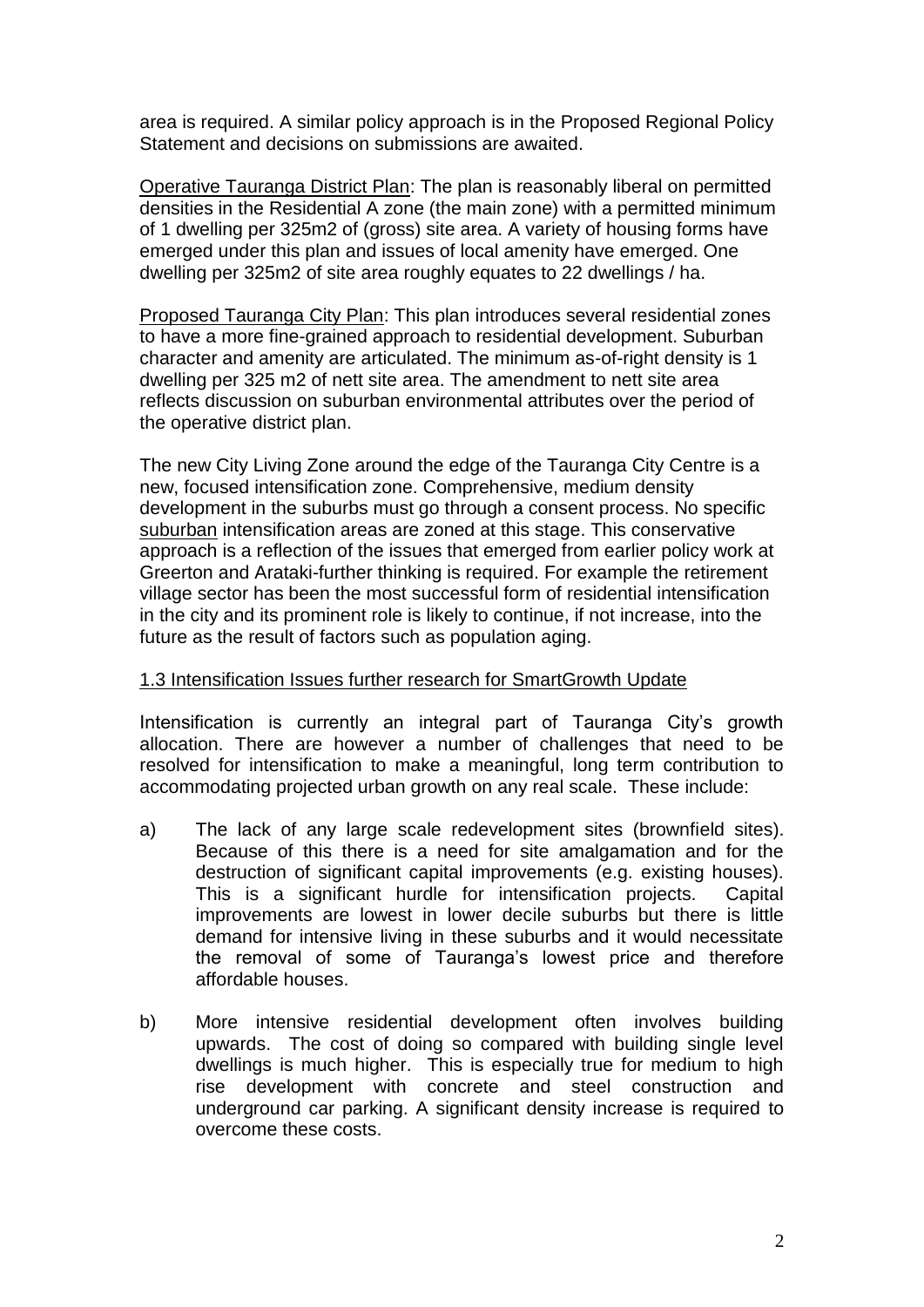- c). The final cost of intensive housing product often means that it is only affordable to the upper / luxury end of the market. An intensive product may not compare favourably with the cost of alternatives to this market e.g. detached dwellings unless there is a market premium such as for views or coastal location.
- d). Development finance is relatively expensive and difficult to obtain for this type of housing product.
- e). Mortgage lending criteria is substantially tighter for this type of residential product. In particular, minimum deposit requirements are much greater. This reduces the pool of people who can afford this type of product compared to a detached dwelling at the same price.
- f). Like several other NZ councils Tauranga has experienced community resistance to proposals for large scale intensification projects in existing, well established suburbs. Existing property owners seem to jealously guard their existing and foreseeable 'suburban' amenity which they perceive as threatened by the process of replacement of existing dwellings with much more intensive residential housing typologies.

# **2. Proposed Research for SmartGrowth Update**

# **2.1 Project Goal**

To get a greater understanding of the market drivers and options for potential delivery of intensification within Tauranga City, as one method of accommodating some of the forecast urban growth into the future, and to recommend policy that can assist this to happen..

# **2.2 Project Delivery**

The Environmental Policy team within TCC has planning, urban design, infrastructure servicing and development viability resources available to lead this work with the input from of other SmartGrowth partners. An internal TCC project team will be set up with direct reporting up to SGIMG members in the first instance.

The Project Managers will be jointly Andy Ralph and Andrew Mead of Tauranga City Council.

# **2.3 Project Methodology**

# Step I: Review key National and Local Trends on Intensification

This step will expand on and/or update the existing information on national and local residential intensification initiatives. This is to provide a context and benchmark for further research work. It would draw on a range of information sources but particularly a literature review. This information will be written up as a section of the draft policy report (Step 4).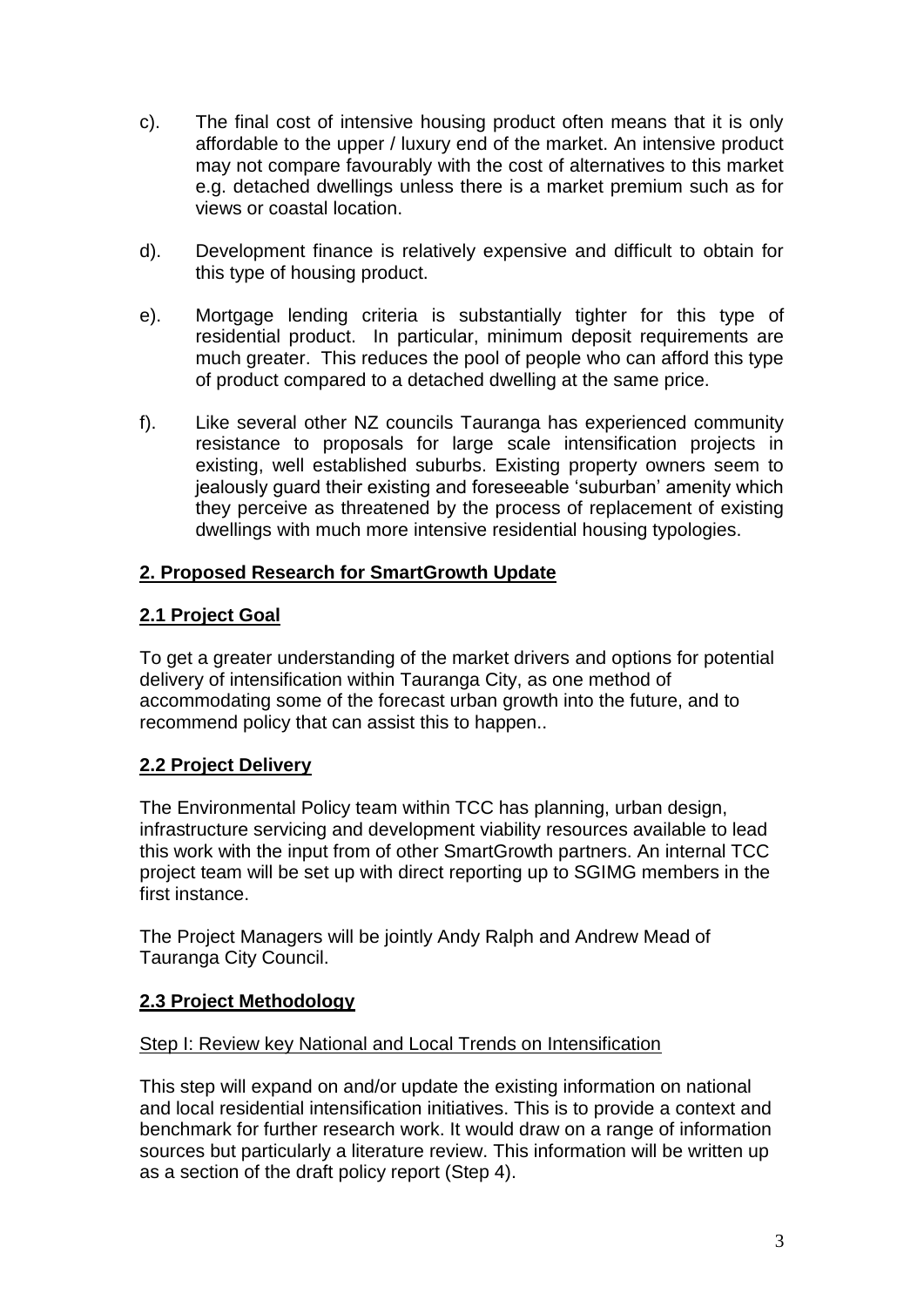# Step 2: Understanding Infill

This step will research the potential contribution infill housing can make to accommodate some growth in existing, established Tauranga suburbs. It will take into account physical site constraints and opportunities, infrastructure, economic drivers etc while having regard to the proposed City Plan policy on maintaining a suburban residential environment. It will quantify at a reasonably high strategic level, the possible potential for further infill

## a Infill Demand

- Assemble data on number of infill lots created and where over last 10 years (since 2001 census). This builds on existing TCC data and trends monitoring
- Develop an understanding of demand issues and opportunities seen by the market by interviews with surveyors, real estate, developers and other market advisors including location, size, features, quality, price, and management.
- **If all identify likely indicators of the future market from the work on** Demographic Drivers and Housing Preferences project.
- Establish locations where demand exists and what price range(s)/ development feasibility could support infill development

# b) Infill Supply

- Sample survey of selected meshblock areas, similar to the fine grained analysis undertaken in Auckland. Focus on further infill capacity rather than site redevelopment potential (which is covered later under 'intensification')
- Build on existing work by TCC planners
- Build 'infill' scenario and apply across Suburban Residential zone (in fill area). This to test the relative effects of 1/325 gross density with 1/325 nett density potential, and any other practical infill scenarios
- Review infrastructure capacity available to support scenario development potential (three waters and transport)
- **Interview surveyors and other market advisors on any supply** constraints seen by the market place.
- **•** Determine a relative feasibility of delivering new infill houses to market.

## Step 3: Understanding Intensification

This part of the research will drill down into supply and demand issues and opportunities and to assess how these could support strategic intensification objectives, or amended strategic aims; for example a different proportion of growth allocation or change from nodes/ corridors policy emphasis?.

This will be informed by the Step 1 literature review, such as information on the Auckland Spatial Plan and its peer review on the matter of intensification.

## a) Intensification Demand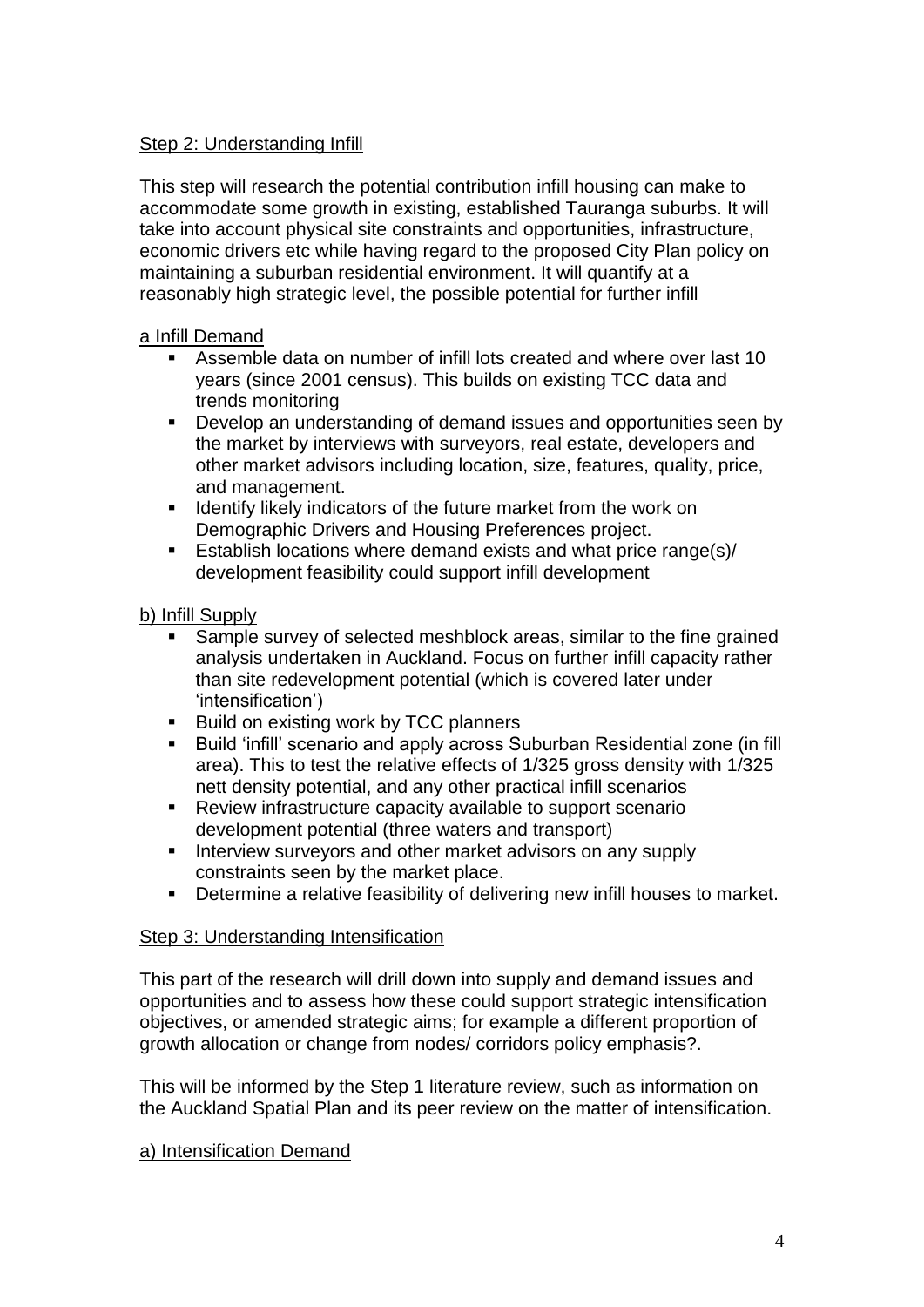- Develop an understanding of demand issues and opportunities seen by the market by interviews with surveyors, real estate, developers and other market advisors including location, size, features, quality, price, and management.
- Talk to retirement sector operators about their market
- **Talk to financial institutions about lending criteria etc related to** intensive housing/ intensification projects
- **If all identify likely indicators of the future market from the work on** Demographic Drivers and Housing Preferences project.
- Build a demand profile of locations/ attributes/ factors that might support successful intensification in Tauranga City considering things such as:
	- o Proximity to public transport / main roads
	- o Proximity to parks / reserves
	- o Proximity to neighbourhood shopping centres, supermarkets
	- o Water (or other types of ) views
	- o Proximity to harbour / beach
	- o School zones
	- o Market desirability of different neighbourhoods/suburbs.

## b) Intensification Supply

- Review economic assumptions of delivery in the earlier Neil Gray report
- Develop a development feasibility model (adapting the TCC Wairakei model) of various typologies and locations. Include land and building costs, returns etc.
- Sample survey of selected meshblock areas, similar to the fine grained analysis undertaken in Auckland. Focus on site redevelopment potential (compared to infill).
- Consider whether further infill development will reduce opportunities for larger scale site redevelopment (i.e. intensification) to occur.
- **Look at location, large sites, Council property, high amenity** opportunities to see whether these offer good potential
- Build theoretical 'intensification' scenario and apply across Suburban Residential zone for assessing realistic supply potential
- Review infrastructure capacity available to support scenario development potential
- **Interview surveyors and other market advisors on supply constraints** seen by the market place.
- Review District Plan policies and rules related to intensification and what refinement might be needed

# **2.4 Project Output**

## Step 4: Draft Policy Review Report and policy consideration

This step will produce a draft written report for discussion by Smartgrowth on the potential for residential intensification within Tauranga City, to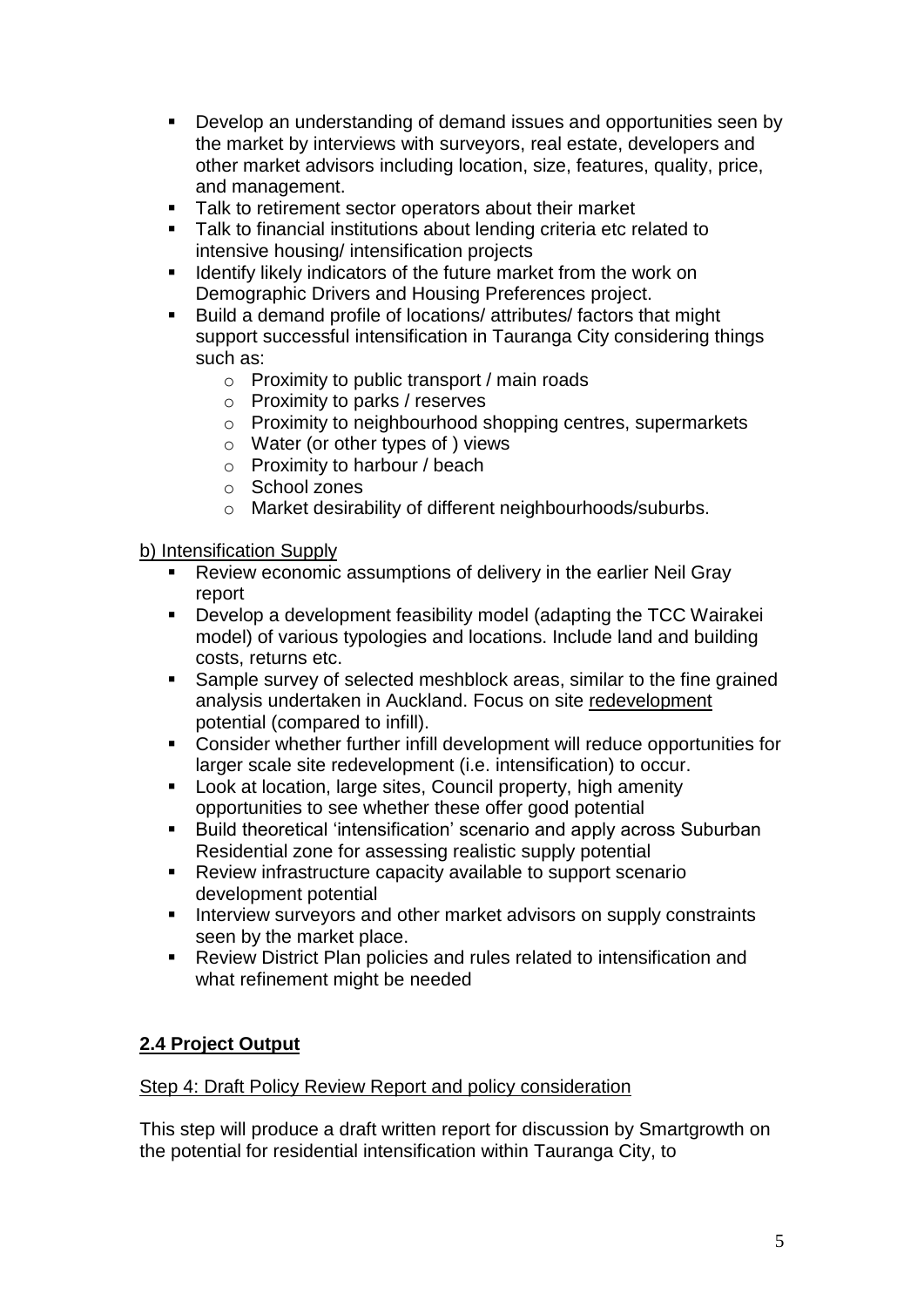accommodate some of the forecast future city growth. It will background local and national learning's.

It will include recommendations on policy directions and/ or regulatory documents to implement the recommended approach. It will include methodology information and analysis, mapping etc in appropriate appendices.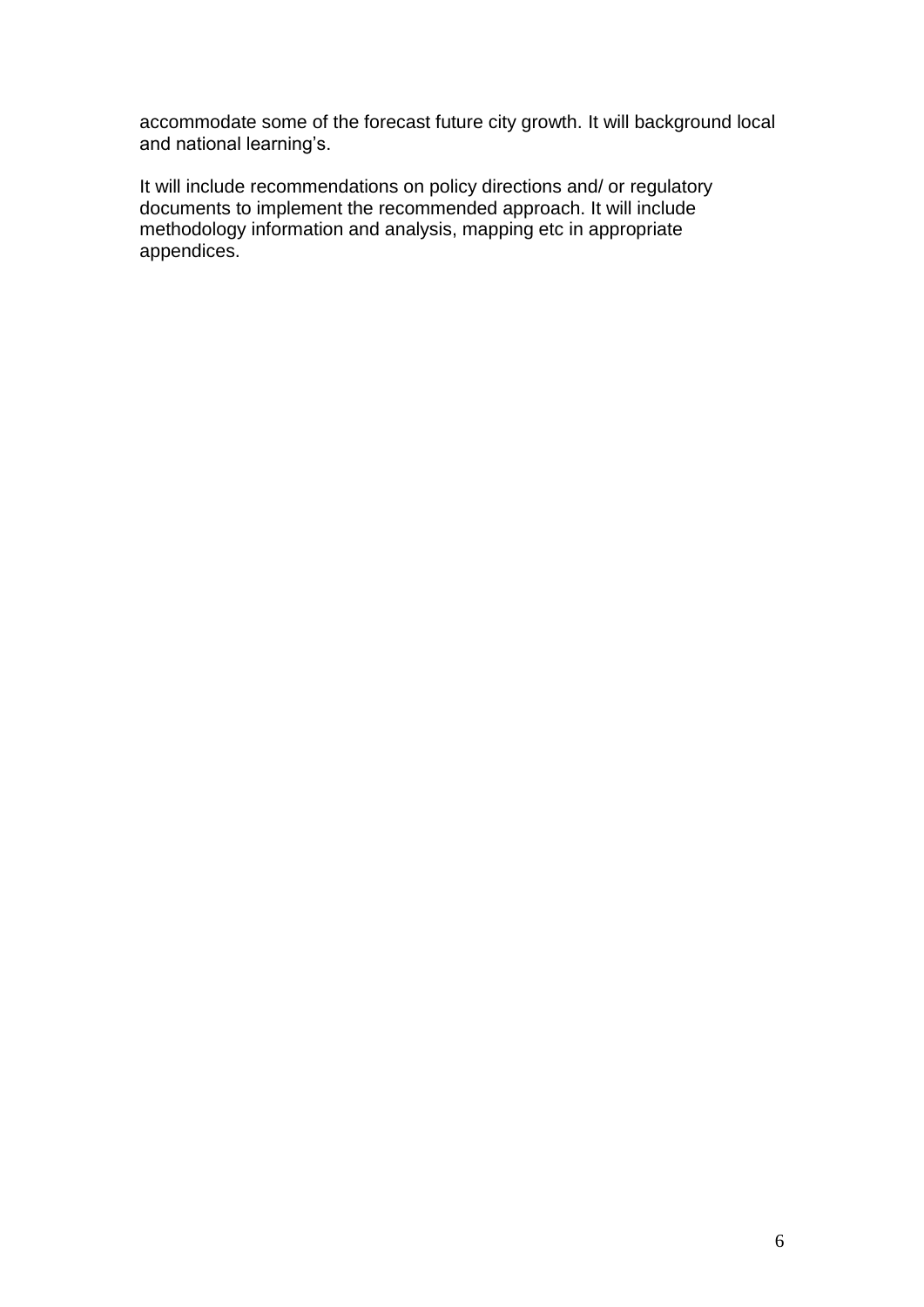## Step 5: Draft report consultation and peer review

The Draft report will be circulated for consideration by the Developers Forum, SGIMG and SGIC and comments from these parties will be considered in finalizing the report for SmartGrowth use at a strategic level.

This step will include a peer review of the draft report by an experienced market analyst with an opportunity for them to directly express their view on the draft report to the Project Team.

#### Step 6: Finalise report.

Finalize an intensification policy report and related technical appendices for consideration into the main SmartGrowth Update.

# **2.5 Project Timeframes**

| <b>Project Inception Meeting</b>     | Late May 2012                                        |
|--------------------------------------|------------------------------------------------------|
| <b>Project Team Meetings</b>         | 2 weekly or as determined by                         |
|                                      | Project team/ managers                               |
| Step 1: Trends/Literature review     | Mid May to mid June for first draft                  |
| Draft literature review section      |                                                      |
| Step 2: Understanding Infill         |                                                      |
| Supply research                      | Supply; Mid April to mid May                         |
| Demand research                      | Demand; Mid April to mid June                        |
| Draft Infill step section, maps etc  | Draft Step 2 report; finish by late<br>July          |
| Step3: Understanding Intensification |                                                      |
| Supply research                      | Supply; Late May to late July                        |
| Demand research                      | Demand; Late May to late July                        |
| Draft Intensification section, maps  | Draft Step 3 report by mid August                    |
| etc                                  |                                                      |
|                                      |                                                      |
| Step 4: Draft Policy Review Report,  | Draft Step 4 policy report mid August                |
| bringing together earlier sections   | to late September                                    |
| and policy overview,                 |                                                      |
| recommendations maps etc             |                                                      |
| Step5: Draft Report consultation and | Late September put draft report to                   |
| <b>Peer Review</b>                   | Research Reference Group for peer<br>review feedback |
|                                      | Early November put draft report to                   |
|                                      | <b>SGIMG and SGIC for feedback</b>                   |
| Step 6: Finalise Report, maps etc    | Mid November to late November                        |
|                                      | 2012                                                 |

## **Contacts**

Andy Ralph, Manager: Environmental Policy, Tauranga City Council [Email-andy.ralph@tauranga.govt.nz](mailto:Email-andy.ralph@tauranga.govt.nz)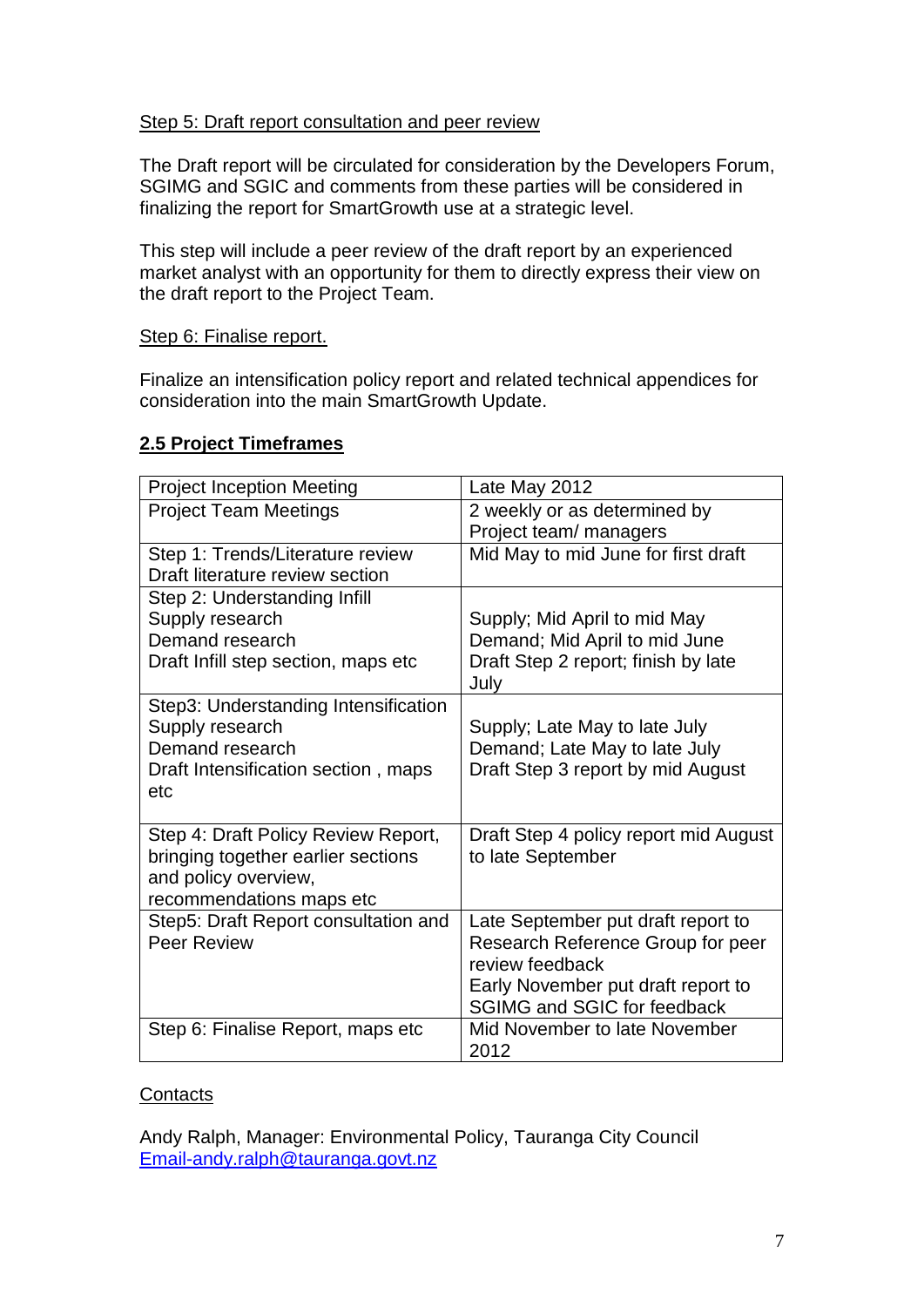Andrew Mead, Strategic Planner, Tauranga City Council Email- [Andrew.mead@tauranga.govt.nz](mailto:Andrew.mead@tauranga.govt.nz)

# **Appendix**

# Broad summary of recent observations and research no intensification issues

R Neil Gray Strategic Projects Report, March 2009: This report was commissioned by TCC in association with SGIMG to gain a better understanding of the economic and market conditions required to promote residential intensification as part of the growth strategy. It looked at both Greenfield and existing community intensification issues. In summary, in terms of the latter, the report observed;

- that the development economic forces required to support large-scale intensification such as high land to capital value and consumer demand were largely absent in Tauranga at this stage. Rather, there were niche market segments (like Mount holiday apartments) which are not fundamental to the wider strategic aims of SmartGrowth over the long term; housing change responding to demographic and household changes.
- Developers have been slow to embrace intensive housing, in part because of perceived low demand and development risk. There is not a strong level of experience in medium-higher density development in the city and developing conventional forms of residential development are more attractive and less risky.
- There has to be a greater level of understanding about the forces (demand and supply) that shape and influence the housing market and developer decision making. Also, whether intensive housing models can deliver affordable housing remains unanswered.
- There are few built examples of comprehensive site redevelopment in the suburbs, other than high-end apartments or retirement villages. Some recent examples have created some negative community responses.
- The Councils needs to take a leadership role in promoting medium higher density living, including looking at city plan rules, development contributions policies and (possibly) pilot schemes on Council held land, to support this type of housing.

The value of the Neil Gray work was that it posed a realistic view of what factors are required to implement this aspect of the broad sub-regional strategy of SmartGrowth 'on the ground'. In particular it raised concerns about the ability of the private sector to deliver intensification objectives without a change in market conditions or feasibility.

Report for CRANZ by CityScope Consultants, June 2011: The stated aim of this research was to identify those features of residential intensification that need to be addressed to make high(er) density housing a relatively more attractive option for an increased number of New Zealanders. This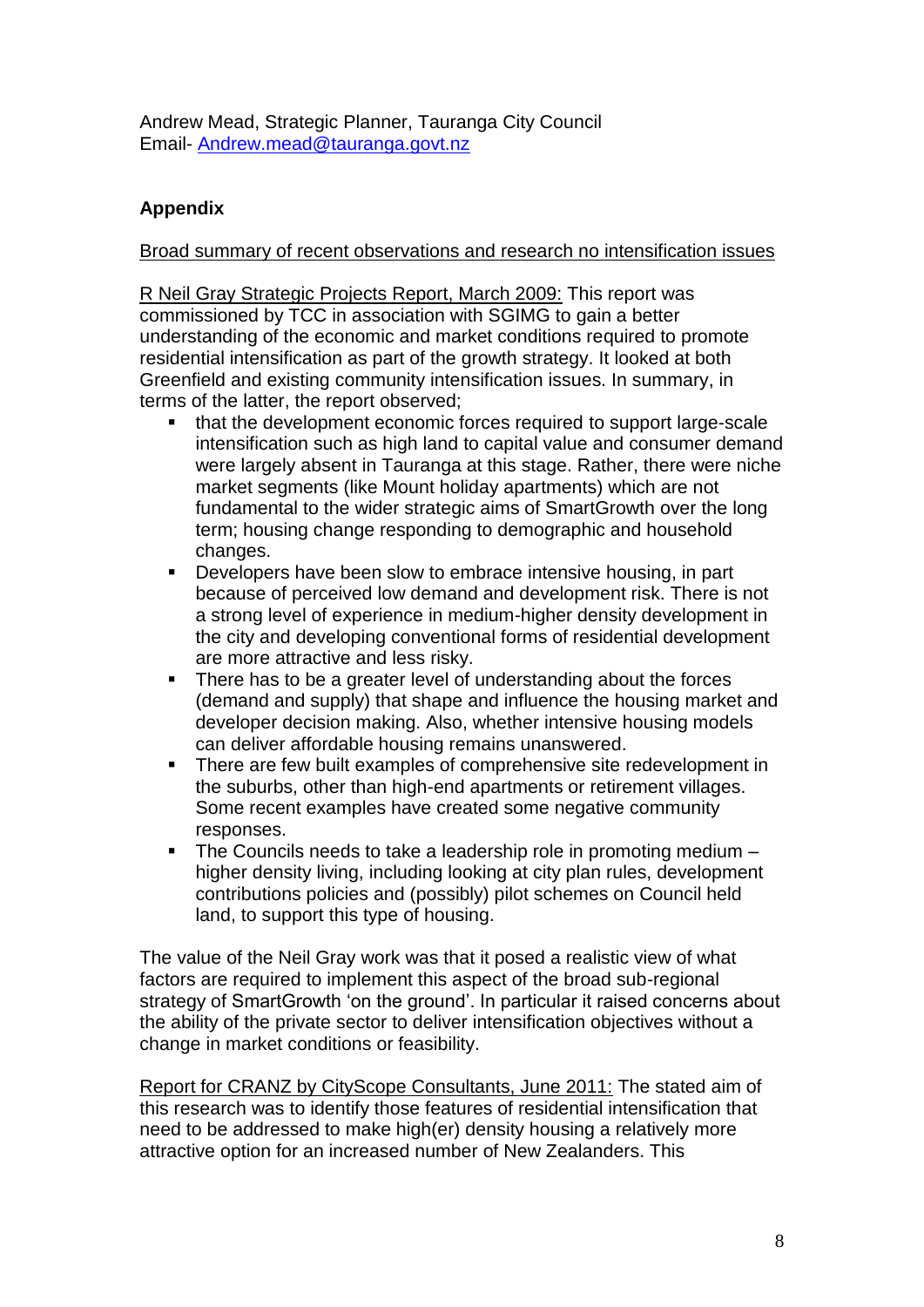comprehensive study while based primarily on Auckland information has wider applicability;

- It looks at planning policies, progress on achieving planning objectives, factors of resistance to medium density housing and understanding people's housing choices. It asks the question –why has adoption of medium density not matched planned expectations?
- It focuses on consumer experience and attitudes to identify attributes of medium density housing that might increase its market appeal, therefore demand and uptake.
- It evaluates market influences and acceptance and the complexities of the housing market including various segments.

It is not practicable to summarise the findings of this large report here. It does provide some good research that can inform thinking about the future role and function of residential intensification in the SmartGrowth strategy and its effective delivery. Some key observations are;

- **Low adoption to date is a sign of over-optimistic planning forecasts**
- The cultural preference for detached housing on individual sections is hard to change
- Good quality, low-rise medium density housing style gets some traction
- The key "must haves" identified were:
	- o *accessibility* to local services, employment etc and connectivity to other parts of the city;
	- o the quality of amenity in the local *domain*/ neighbourhood area;
	- o *sanctuary* -safe and secure site, privacy, space, light and warmth to the house etc
- **EXECT:** Life stage influences decisions on location and style of house conditioned by affordability and geographic sub markets. For example, family households generally still prefer (if they can afford) suburban living.
- **Future demand for new housing will be driven increasingly by empty** nesters/ retirement households. In theory these market segments will have more choice, may seek medium density option but are likely to favour familiar neighborhoods with known amenity. They will be seeking owner-occupier potential rather than rental. They are not really seeking centralized apartments. A range of city locations therefore should have medium density opportunity.
- Residential intensification is more likely to be achieved with plans allowing diversity of location and form. Node/ corridor type policy needs to be reviewed.
- Intensification in suburban areas raises a greater risk of resistance from established residents or at least pushes for quality, small scale (compared with high rise) product. This is likely to influence medium density supply costs.
- The study offers a set of principles, drawn from the research, which might improve the general acceptability of medium density housing development. These are at both neighbourhood and on-site level.
- Financial/ lending policies have to also support the rapidly expanding intermediate housing market segment (two incomes, cannot afford a house) and young families.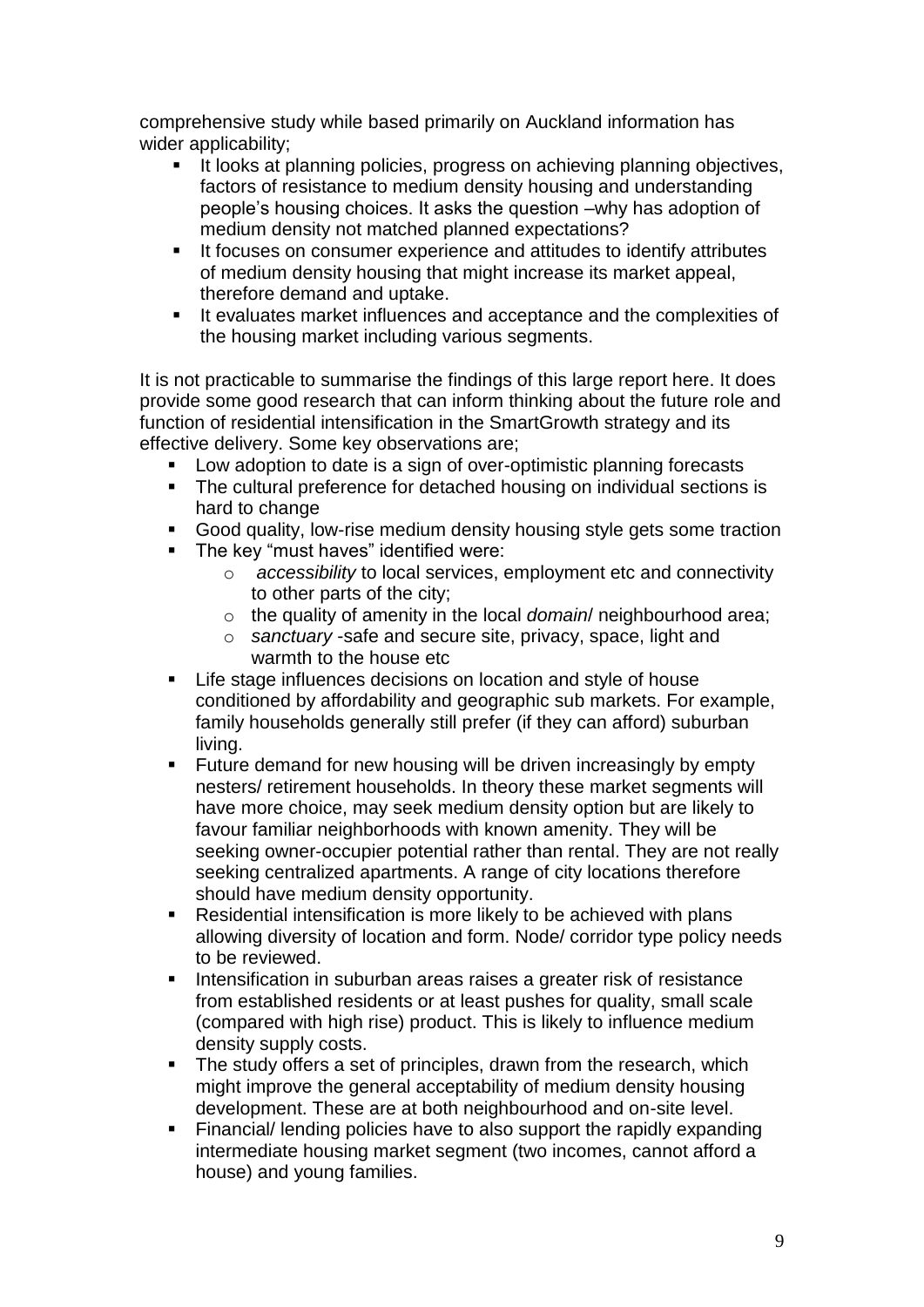Report for Auckland Council by Studio D4/ Jasmax, December 2011: This recent report looks at the total Auckland development potential of the Auckland Spatial Plan using a method called "Fine Grained Analysis" (FGA). It was piloted on 14 diverse neighbourhoods and extrapolated to the metropolitan area.

The FGA method drills down to the potential of individual properties and makes extensive use of GIS. The aim is to get a reasonably accurate estimate of net neighbourhood potential. Summary of steps followed:

- Generate development potential maps with improvement value v capital value, parcel size, existing dwellings, relative land value
- Potential for redevelopment under zoning rules-density and process
- Apply professional judgement –likely max additional dwellings, likely capacity utilization of property owners who choose to redevelop, the redevelopment chance of properties over the next 30 years
- Report on meshblock potential
- **Peer review by Martin Udale**

The professional judgement decreased the technical potential down significantly (20-50%), bringing a market reality to the theory. The wellpublicised conclusions are:

- That the Auckland Plan in its current form (extensive intensification targets) is unworkable.
- **Intensification would require significant plan amendments both within** town centres and beyond.
- Intensification would need to be more widespread than nodes and corridors and need extensive rezoning of suburban environments
- **There is likely to be community resistance to major up-zoning of** established suburban areas, which is likely to be politically fraught.
- Sales demand drives intensification. Developers provide where there is sales demand. There is no sales demand for intensification along high volume transport corridors.
- Facilitating quality intensification needs extensive communication of benefits, reducing plan barriers, providing economic incentives in target areas. Target areas where the market wants to go rather than planning theory.

Independent Review –Auckland Plan Growth Capacities Essentia Consulting Group, January 2012. This paper provides an independent review of the Studio D4/Jasmax

report on Auckland residential development potential; it also provides a review of growth capacity assumptions in the draft Auckland Plan. It further comments on likely forms of residential development that may be feasible and affordable.

The findings include:

**The growth capacity assumptions within the draft Auckland Plan are not** practicable.